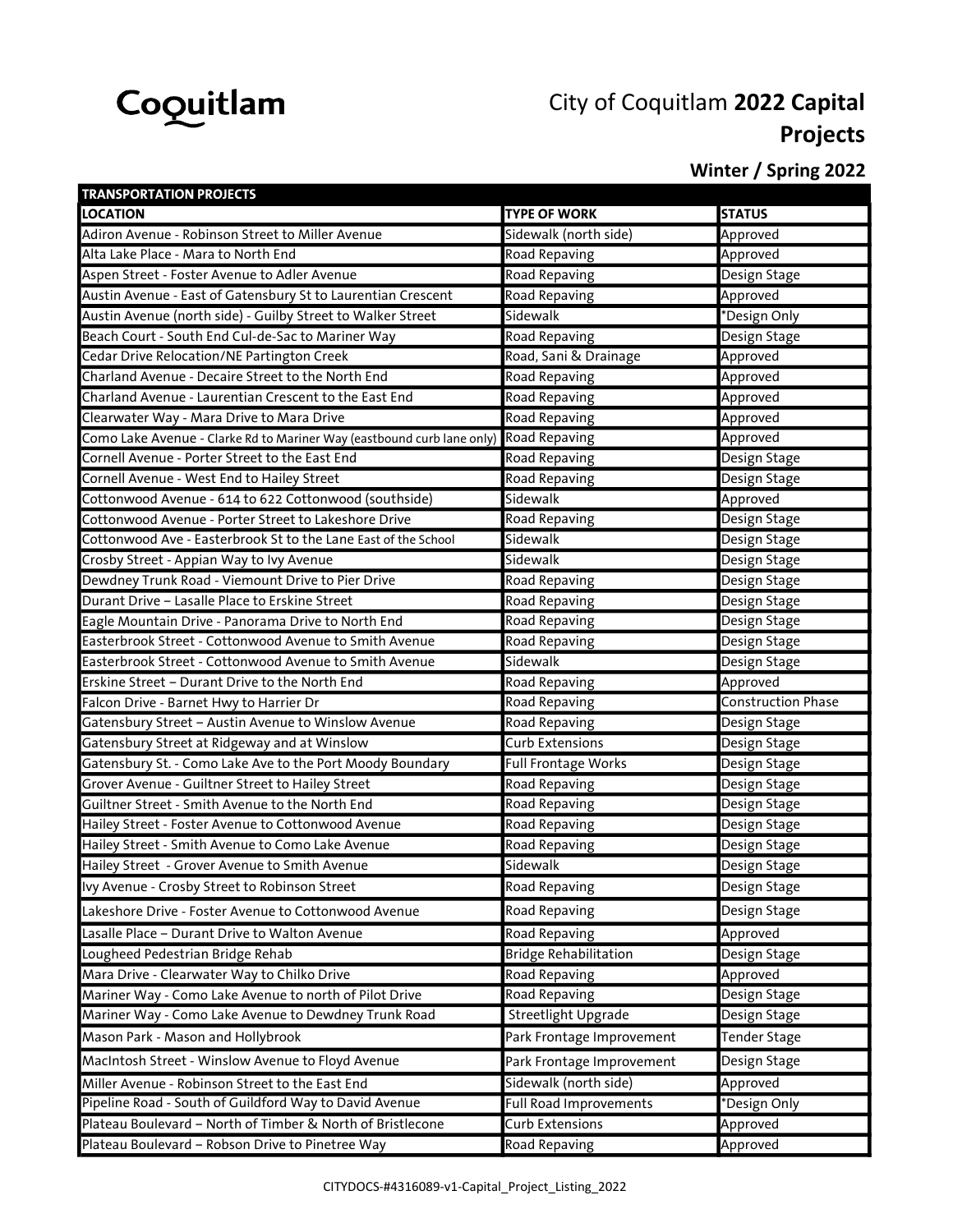| Porter Street - Harbourview Elementary to the North End | Paving & Sidewalk (both sides) | Approved     |
|---------------------------------------------------------|--------------------------------|--------------|
| Porter Street - Foster Avenue to Sprice Avenue          | Sidewalk (west side)           | Design Stage |
| Quarry Road - North of Calgary Dr. to Widgeon Park      | <b>Road Enhancements</b>       | Design Stage |
| Regan Avenue - Guiltner Street to Blue Mountain Street  | Road Repaving                  | Design Stage |
| Ross Avenue - Gatensbury Street to Schoolhouse Street   | Sidewalk                       | Design Stage |
| Sheriff Street - Miller Avenue to Wyvern Avenue         | <b>Road Repaving</b>           | Approved     |
| Sprice Avenue - Foster Avenue to Hailey Street          | Road Repaving                  | Design Stage |
| Sprice Avenue - Porter Street to Lakeshore Drive        | Road Repaving                  | Design Stage |
| Swan Place - Mara Drive to the Northeast End            | Road Repaving                  | Approved     |
| Tabor Place - Southwest End to Clearwater Way           | Road Repaving                  | Approved     |
| Townley Street - Smith Avenue to Como Lake Avenue       | Road Repaving                  | Design Stage |
| Townley Street - Como Lake Avenue to Regan Avenue       | Sidewalk                       | Design Stage |
| United Boulevard - West of King Edward Street           | <b>MUP</b>                     | Design Stage |
| Whitesail Place - West End to Clearwater Way            | Road Repaving                  | Approved     |

| <b>LANE PAVEMENT REHABILITATION</b>                             |        |              |
|-----------------------------------------------------------------|--------|--------------|
| Lane East of Robinson Street - Smith Avenue to Robinson Street  | LN2034 | Design Only* |
| Lane South of Regan Avenue - West End to LN2043 Townley Street  | LN2042 | Design Stage |
| Lane South of Regan Avenue - LN2042 / Townley St to Hailey St   | LN2043 | Design Stage |
| Lane West of Blue Mountain St - LN2046/Regan Ave to 90 m North  | LN2045 | Design Stage |
| Lane West of Blue Mountain St - Runnymede Ave to Ln 2046/Smith  | LN2047 | Design Stage |
| Lane North of Runneymede Avenue - West End to LN2047            | LN2048 | Design Stage |
| Lane East of Aspen Street - Foster Avenue / LN2059 to LN2055    | LN2057 | Design Stage |
| Lane North of Sprice Avenue - Sprice Ave to Cottonwood Ave      | LN2064 | Design Stage |
| Lane South of Cottonwood Avenue - West End to East End          | LN2065 | Design Stage |
| Lane South of Ebert Avenue - Fairway St / LN2067 to Robinson St | LN2068 | Design Stage |
| Lane South of Como Lake Avenue - Porter Street to East End      | LN2082 | Design Stage |
| Lane North of Smith Avenue - Porter Street to East End          | LN2094 | Design Stage |
| Lane South of Smith Avenue - Porter Street to East End          | LN2099 | Design Stage |
| Lane South of Cottonwood Avenue - Porter St to Lakeshore Dr     | LN2107 | Design Stage |

| <b>INTERSECTION / CROSSWALK SAFETY IMPROVEMENTS</b>      |                           |                     |
|----------------------------------------------------------|---------------------------|---------------------|
| Falcon Drive at Runnel Drive                             | Curb extensions           | In Construction     |
| Brunette Ave at Cayer St                                 | Intersection Improvements | <b>Tender Stage</b> |
| Gatensbury Street at Ridgeway and at Winslow             | Curb extensions           | Design Stage        |
| Pinetree Way - Left Turn Bay to Lot E                    | Left Turn Bay             | In Construction     |
| Plateau Blvd - Hampton Gate, Camelback Crt, Yellow Cedar | <b>Curb Extensions</b>    | In Construction     |

| <b>DRAINAGE PROJECTS</b>                                      |                       |                |
|---------------------------------------------------------------|-----------------------|----------------|
| <b>ILOCATION</b>                                              | <b>ITYPE OF WORK</b>  | <b>ISTATUS</b> |
| NE Partington Creek Channel Upgrades / Cedar Drive Relocation | Drainage Improvements | Approved       |
| Quarry Road - North of Calgary Dr. to Widgeon Park            | Drainage Improvements | Approved       |

| <b>UNATER PROJECTS</b>                              |                      |               |
|-----------------------------------------------------|----------------------|---------------|
| <b>ILOCATION</b>                                    | <b>ITYPE OF WORK</b> | <b>STATUS</b> |
| <b>Farrow Street</b>                                | <b>I</b> Watermain   | Approved      |
| Fresno Place - Harbour Dr to North Road             | <b>Watermain</b>     | Design Stage  |
| Gatensbury Street - Austin Avenue to Winslow Avenue | <b>I</b> Watermain   | Design Stage  |
| Greene Street - Como Lake Ave to Irvine St          | <b>I</b> Watermain   | Design Stage  |
| Greene Street - Pinebrook St to Westwood St         | Watermain            | Design Stage  |
| Grover Avenue - Poirier St to Linton St             | Watermain            | Design Stage  |
| Grover Avenue - Porter Street to Gatensbury Street  | <b>I</b> Watermain   | Design Stage  |